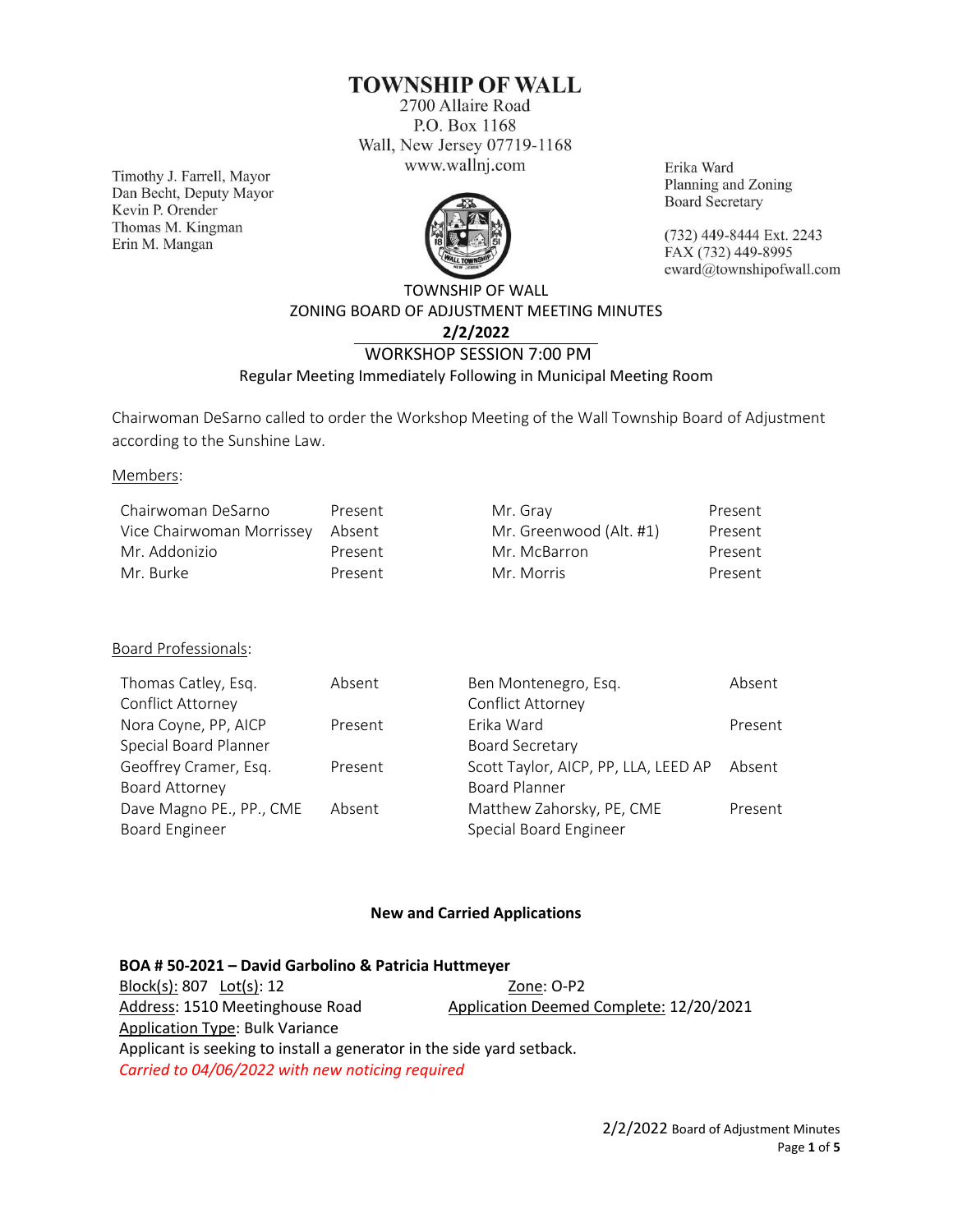#### **BOA # 51-2021 – Christopher Meccia**

Block(s): 943 Lot(s): 16 Zone: R-60 Address: 1640 Martin Road Application Deemed Complete: 12/21/2021 Application Type: Bulk Variance Applicant is seeking to construct a single-family home on a vacant lot. *Carried to 04/06/2022 with new noticing required*

### **BOA # 25-2021 – Stephen Goodwin**

Block(s): 754 Lot(s): 39 Zone: R-30 Address: 3501 Belmar Blvd. Application Deemed Complete: 5/3/2021 Application Type: Bulk Variance Applicant is seeking to replace existing garage and retaining wall that encroaches over the rear property line. *Carried to 3/02/2022 with new noticing required*

#### **BOA # 52-2021 – Kyle and Heidi Fenstermaker**

Block(s): 281 Lot(s): 30 Zone: R-20 Address: 2152 Gregory Place Application Deemed Complete: 12/22/2021 Application Type: Bulk Variance Applicant is seeking to renovate/expand single family dwelling.

- Addition on ranch style home.
- Not building the home upwards.
- Adding a bedroom and covered back patio area with no walls.

#### **BOA # 7-2021 – Filippo Residence**

Block(s): 269 Lot(s): 6 Zone: RR-6

Address: 2631 18th Avenue Application Deemed Complete: 2/11/2021

Application Type: Interpretation with Bulk and Use Variances

Applicant seeks an interpretation that the grazing of farm animals is a pre-existing non-conforming use, and permission to construct two sheds.

- Attorney is ill and will not be able to represent this application.
- Board must vote to consider postponement.
- Mr. Addonizio will be abstaining from the matter.

#### **Resolutions**

| <b>BOA #47-2021 – Peter Rienzo</b> |                             |
|------------------------------------|-----------------------------|
| Block(s): $84$ Lot(s): 9           | Address: 1734 Belmar Blvd.  |
|                                    |                             |
| BOA #49-2021 – Michael Formanek    |                             |
| $Block(s): 333$ $Lot(s): 40$       | Address: 1221 Narrumson Rd. |

 $\bullet$  1/12/2022

**Adjournment**

**Minutes to be Adopted**

7:15 PM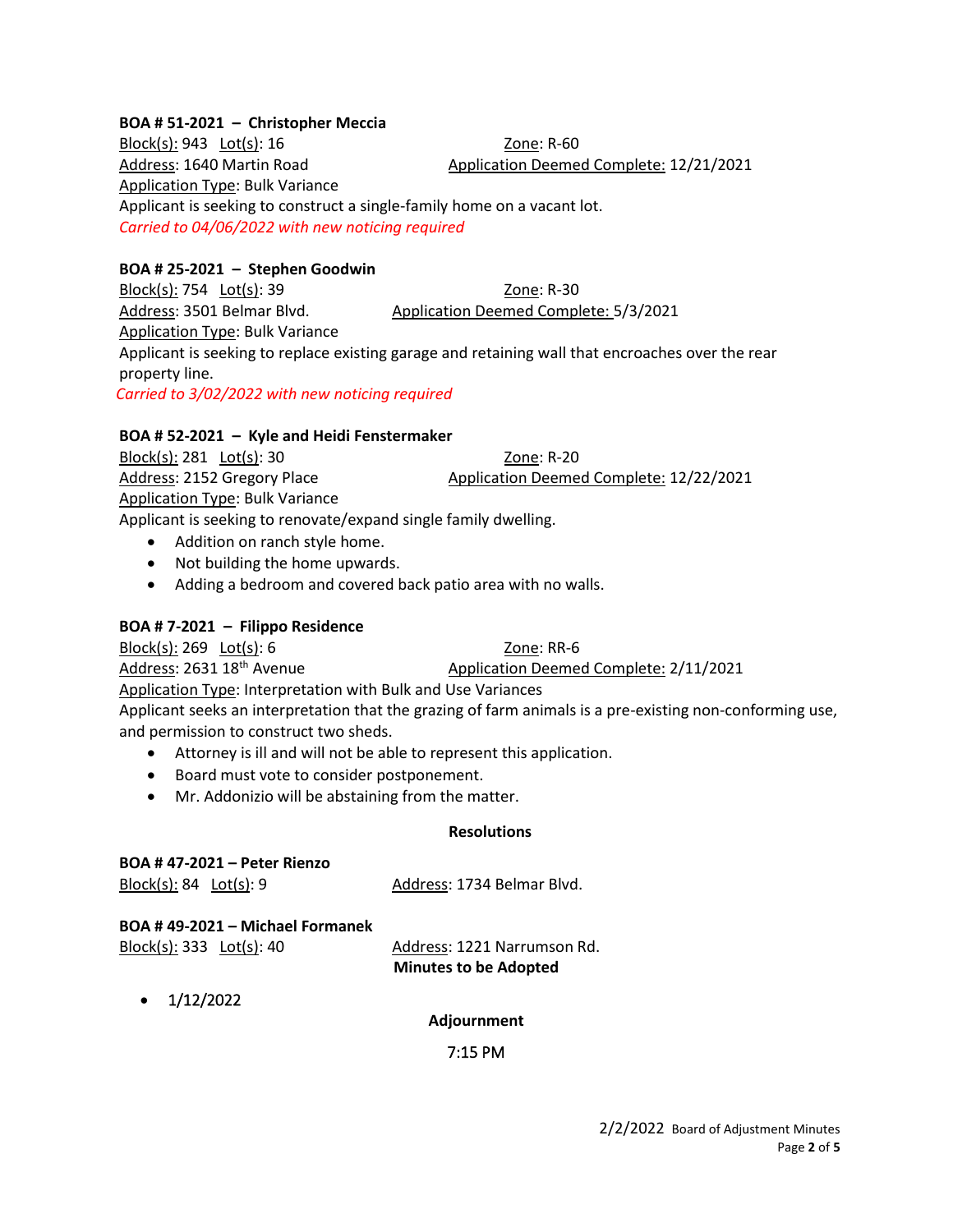## **TOWNSHIP OF WALL**

2700 Allaire Road P.O. Box 1168 Wall, New Jersey 07719-1168 www.wallnj.com

Timothy J. Farrell, Mayor Dan Becht, Deputy Mayor Kevin P. Orender Thomas M. Kingman Erin M. Mangan



Erika Ward Planning and Zoning **Board Secretary** 

(732) 449-8444 Ext. 2243 FAX (732) 449-8995 eward@townshipofwall.com

## TOWNSHIP OF WALL ZONING BOARD OF ADJUSTMENT MEETING MINUTES **2/2/2022** WORKSHOP SESSION 7:00 PM Regular Meeting Immediately Following in Municipal Meeting Room

Chairwoman DeSarno called to order the Regular Meeting of the Wall Township Board of Adjustment according to the Sunshine Law.

#### **Roll Call**

#### Members:

| Chairwoman DeSarno<br>Vice Chairwoman Morrissey<br>Mr. Addonizio<br>Mr. Burke | Present<br>Absent<br>Present<br>Absent | Mr. Gray<br>Mr. Greenwood (Alt. #1)<br>Mr. McBarron<br>Mr. Morris | Present<br>Present<br>Present<br>Present |
|-------------------------------------------------------------------------------|----------------------------------------|-------------------------------------------------------------------|------------------------------------------|
| <b>Board Professionals:</b>                                                   |                                        |                                                                   |                                          |
| Thomas Catley, Esq.                                                           | Absent                                 | Ben Montenegro, Esq.                                              | Absent                                   |
| <b>Conflict Attorney</b>                                                      |                                        | <b>Conflict Attorney</b>                                          |                                          |
| Nora Coyne, PP, AICP                                                          | Present                                | Erika Ward                                                        | Present                                  |
| Special Board Planner                                                         |                                        | <b>Board Secretary</b>                                            |                                          |
| Geoffrey Cramer, Esq.                                                         | Present                                | Scott Taylor, AICP, PP, LLA, LEED                                 | Absent                                   |
| <b>Board Attorney</b>                                                         |                                        | AP                                                                |                                          |
|                                                                               |                                        | <b>Board Planner</b>                                              |                                          |
| Dave Magno PE., PP., CME                                                      | Absent                                 | Matthew Zahorsky, PE, CME                                         | Present                                  |
| <b>Board Engineer</b>                                                         |                                        | Special Board Engineer                                            |                                          |
|                                                                               |                                        |                                                                   |                                          |

#### **New and Carried Applications**

#### **BOA # 52-2021 – Kyle and Heidi Fenstermaker**

Block(s): 281 Lot(s): 30 Zone: R-20 Address: 2152 Gregory Place Application Deemed Complete: 12/22/2021 Application Type: Bulk Variance For the Applicant • Kyle and Heidi Fenstermaker From the Public

• None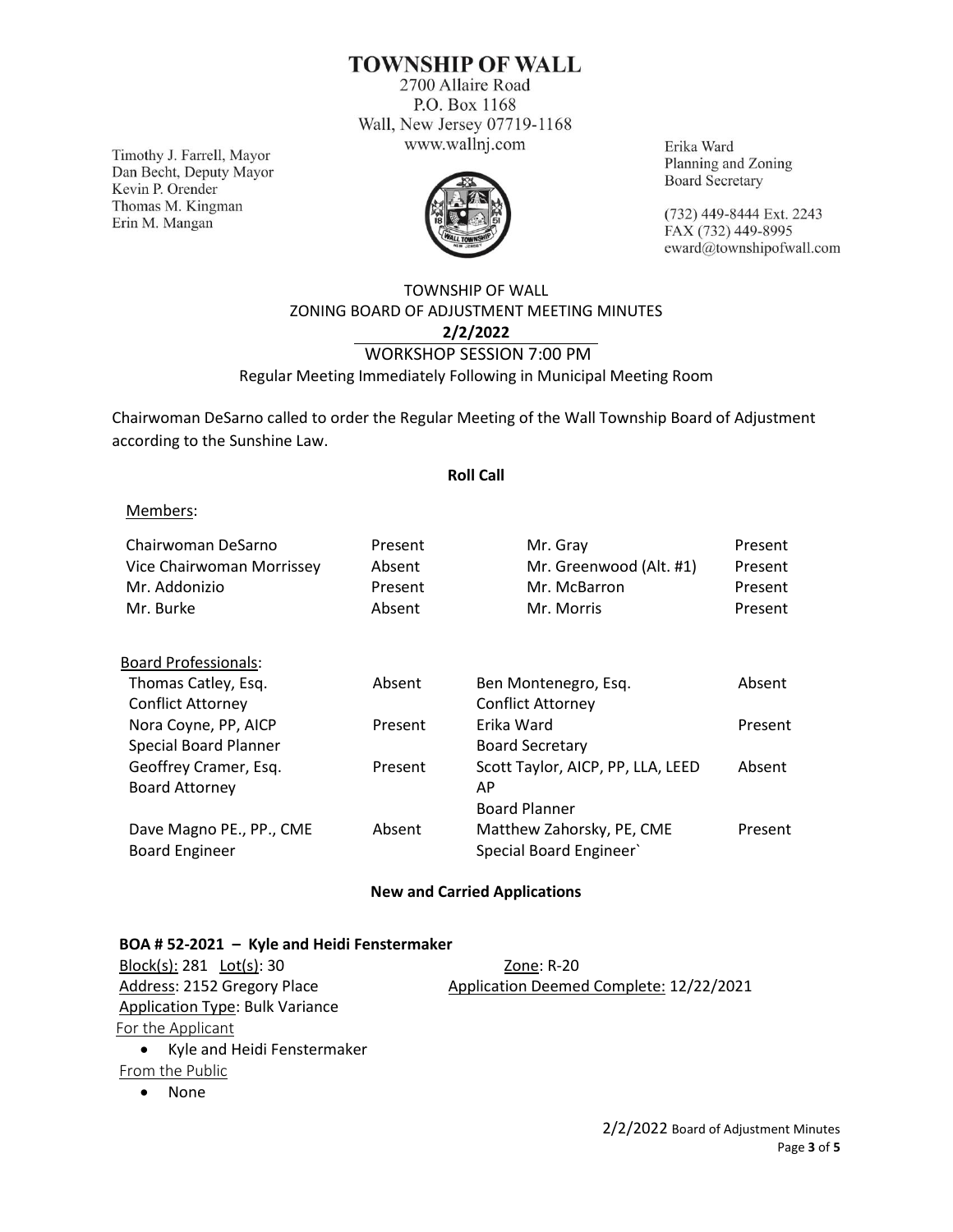#### Summary

• Applicant wants to add an extension on their ranch style home to better accommodate their growing family and handicapped mother. The home will be going from a 4-bedroom 2 bath house and expanding to a 5-bedroom 3 ½ bath home. They will be adding a bedroom and a covered back patio area, which will have no walls.

#### Decision

- Motion: Mr. Morris
- Second: Mr. Gray
- Roll Call:

| Yea |
|-----|
| Yea |
| Yea |
| Yea |
|     |

• Application approved with conditions.

### **BOA # 7-2021 – Filippo Residence**

| Block(s): $269$ Lot(s): 6                                    | Zone: RR-6                             |  |
|--------------------------------------------------------------|----------------------------------------|--|
| Address: 2631 18 <sup>th</sup> Avenue                        | Application Deemed Complete: 2/11/2021 |  |
| Application Type: Interpretation with Bulk and Use Variances |                                        |  |
|                                                              |                                        |  |

Applicant seeks an interpretation that the grazing of farm animals is a pre-existing non-conforming use, and permission to construct two sheds.

- Attorney is ill and will not be able to represent this application.
- Board must vote to consider postponement.

## Decision (to carry the matter to 3/16/2022)

- Motion: Mr. Gray
- Second: Mr. McBarron
- Roll Call:

| Chairwoman DeSarno                                                     | Yea     | Mr. Gray                | Yea |
|------------------------------------------------------------------------|---------|-------------------------|-----|
| Vice Chairwoman Morrissey                                              | Absent  | Mr. Greenwood (Alt. #1) | Yea |
| Mr. Addonizio                                                          | Abstain | Mr. McBarron            | Yea |
| Mr. Burke                                                              | Yea     | Mr. Morris              | Yea |
| $\overline{1}$ at $\overline{2}$ and $\overline{2}$ and $\overline{2}$ |         |                         |     |

*Carried to 3/16/2022 with no new noticing required*

#### **BOA # 50-2021 – David Garbolino & Patricia Huttmeyer**

| $Block(s): 807$ $Lot(s): 12$                                          | Zone: O-P2                              |  |
|-----------------------------------------------------------------------|-----------------------------------------|--|
| Address: 1510 Meetinghouse Road                                       | Application Deemed Complete: 12/20/2021 |  |
| Application Type: Bulk Variance                                       |                                         |  |
| Applicant is seeking to install a generator in the side yard setback. |                                         |  |
| Carried to 04/06/2022 with new noticing required                      |                                         |  |

#### **BOA # 51-2021 – Christopher Meccia**

Block(s): 943 Lot(s): 16 Zone: R-60 Address: 1640 Martin Road Application Deemed Complete: 12/21/2021 Application Type: Bulk Variance Applicant is seeking to construct a single-family home on a vacant lot.